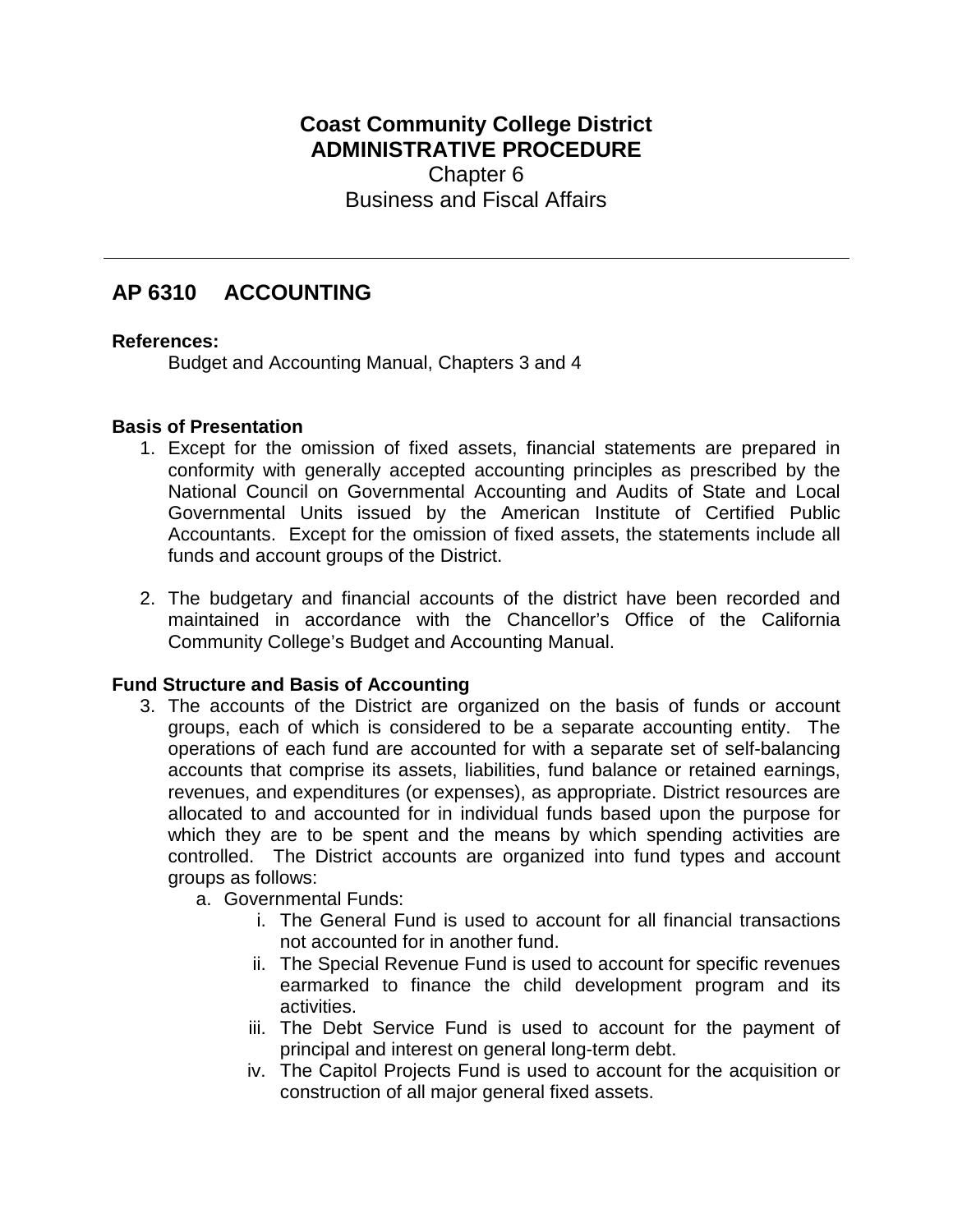- b. Proprietary Funds:
	- i. The Internal Service Fund is used to account for services rendered on a cost-reimbursement basis within the District.
	- ii. The Fiduciary Funds include the Trust and Agency Funds which are used to account for assets held by the District as trustee or agent.
- 4. The District acts as an agent in student aid programs. Federal programs such as Federal Work Study, Supplemental Educational Opportunity Grants, and PELL Grant Programs provide a major portion of the loan or grant proceeds, although other Federal, State, and Local programs contributed cash funds to a lesser extent.
- 5. The accounting and reporting treatment applied to the fixed assets and long-term liabilities associated with a fund are determined by its measurement focus. All governmental funds and expendable trust funds are accounted for on a spending or "financial flow" measurement focus. This means that only current assets and current liabilities are generally included on their balance sheet. Their reported fund balance is considered a measure of "available spendable resources." Thus, the fixed assets and long-term liabilities associated with governmental funds and expendable trust funds are accounted for in the account groups of the District.
- 6. The General Long-Term Debt Account Group accounts for long-term liabilities expected to be financed from governmental funds
- 7. Basis of accounting refers to when revenues and expenditures or expenses are recognized in the accounts and reported in the financial statements. Basis of accounting relates to the timing of measurement made, regardless of the measurement focus applied.
- 8. Governmental funds are generally accounted for using the modified accrual basis of accounting. Their revenues are recognized in the accounting period in which they become both measurable and available to finance expenditures of the current fiscal period. Expenditures are recognized in the accounting period in which the liability is incurred (when goods are received or services rendered).
	- a. Fiduciary fund assets and liabilities are also accounted for on the modified accrual basis.
	- b. Proprietary funds are accounted for using the accrual basis of accounting.

Revenues are recognized when earned and expenses are recognized when the related liabilities are incurred.

### **Assets Liabilities, and Equity**

9. Deposits and Investments Cash balances held in banks and in revolving funds are insured by the Federal Depositary Insurance Corporation. All cash held by the financial institutions is fully insured or collateralized.